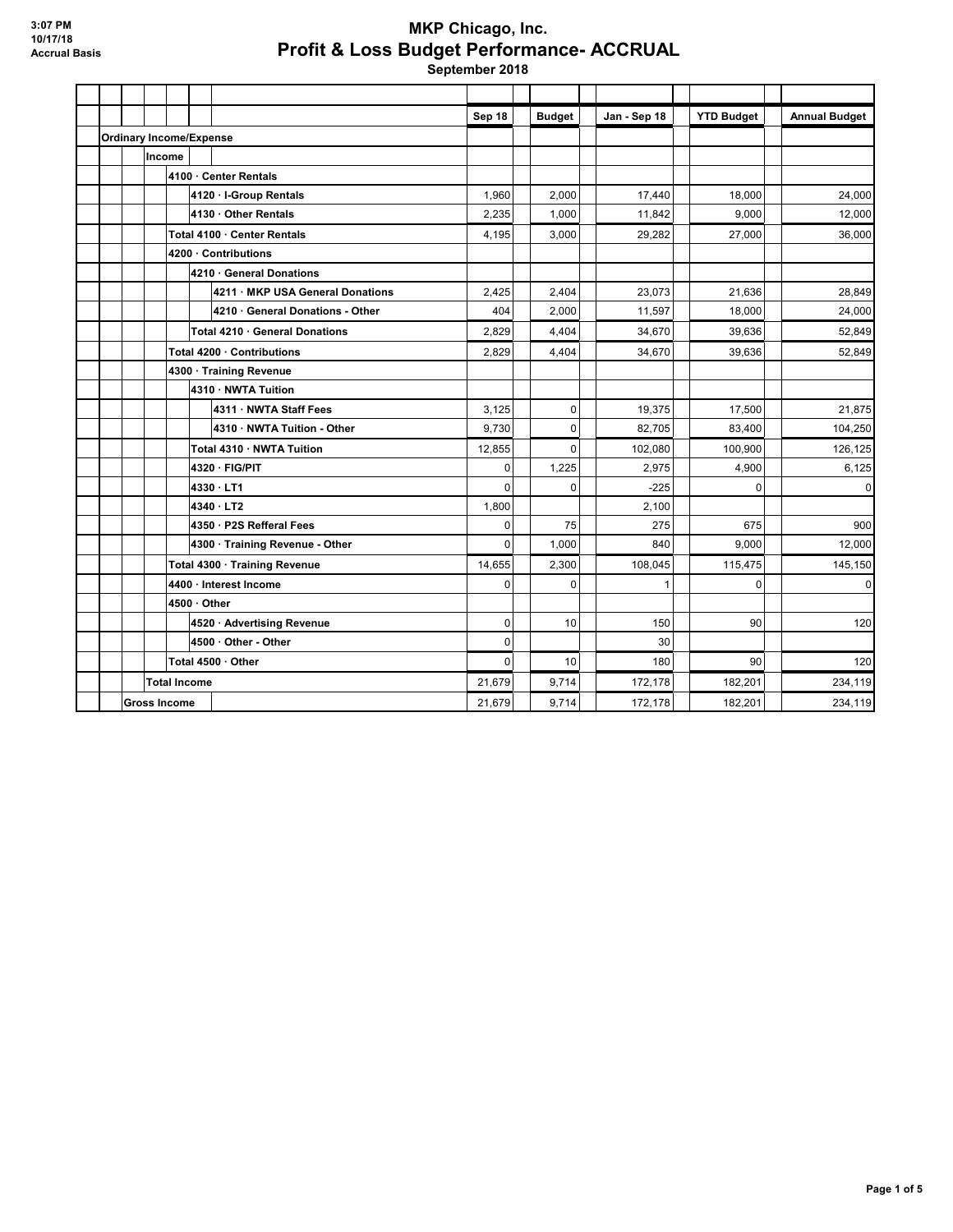### **MKP Chicago, Inc. Profit & Loss Budget Performance- ACCRUAL**

|                   |                            |  |                                |                                |                                            | Sep 18       |          | <b>Budget</b> | Jan - Sep 18 | <b>YTD Budget</b> | <b>Annual Budget</b> |
|-------------------|----------------------------|--|--------------------------------|--------------------------------|--------------------------------------------|--------------|----------|---------------|--------------|-------------------|----------------------|
|                   |                            |  | <b>Expense</b>                 |                                |                                            |              |          |               |              |                   |                      |
|                   |                            |  |                                |                                | 6000 · Center Expense                      |              |          |               |              |                   |                      |
|                   |                            |  |                                |                                | 6010 · Building Repairs                    | 0            |          | 125           | 530          | 1,125             | 1,500                |
|                   |                            |  |                                |                                | 6040 · Equipment & Maintenance             | 547          |          | 400           | 2,981        | 3,600             | 4,800                |
|                   |                            |  |                                |                                | $6050 \cdot$ Rent                          | 3,509        |          | 3,770         | 31,585       | 33,931            | 45,241               |
|                   |                            |  |                                |                                | 6060 · Utilities                           | 505          |          | 850           | 6,837        | 7,650             | 10,200               |
|                   |                            |  |                                |                                | Total 6000 · Center Expense                | 4,561        |          | 5,145         | 41,933       | 46,306            | 61,741               |
|                   |                            |  |                                |                                | 6100 · Fund Raising Expense                |              |          |               |              |                   |                      |
|                   |                            |  |                                |                                | 6110 · Printing & Mailings                 | 0            |          | $\mathbf 0$   | 26           | 1,100             | 2,200                |
|                   |                            |  |                                |                                | 6100 · Fund Raising Expense - Other        | 0            |          | 200           | 680          | 1,800             | 2,400                |
|                   |                            |  |                                |                                | Total 6100 · Fund Raising Expense          | 0            |          | 200           | 706          | 2,900             | 4,600                |
|                   |                            |  |                                |                                | 6200 Operating Expense                     |              |          |               |              |                   |                      |
|                   |                            |  |                                |                                | 6210 · Accounting Fees                     | 1,417        |          | 1,417         | 12,750       | 12,750            | 17,000               |
|                   |                            |  |                                |                                | 6215 · Bank and Credit Card Fees           | 130          |          | 400           | 3,160        | 3,600             | 4,800                |
|                   |                            |  |                                |                                | 6220 · Conferences & Meetings              | 0            |          | 0             | 1,126        | 1,300             | 2,000                |
|                   |                            |  |                                |                                | 6230 · Office Supplies                     | 367          |          | 150           | 996          | 1,350             | 1,800                |
|                   |                            |  |                                |                                | 6235 · Payroll Expenses.                   |              |          |               |              |                   |                      |
|                   |                            |  |                                |                                | 6236 · Health Insurance                    | 150          |          | 150           | 1,350        | 1,350             | 1,800                |
|                   |                            |  |                                |                                | 6235 · Payroll Expenses. - Other           | 3,879        |          | 3,897         | 34,978       | 35,070            | 46,759               |
|                   |                            |  |                                |                                | Total 6235 · Payroll Expenses.             | 4,029        |          | 4,047         | 36,328       | 36.420            | 48,559               |
|                   |                            |  |                                |                                | 6245 · Permits & Fees                      | 0            |          | $\mathbf 0$   | 1,280        | 36                | 36                   |
|                   |                            |  |                                |                                | 6250 Postage & Shipping                    | 38           |          | 40            | 372          | 360               | 480                  |
|                   |                            |  |                                |                                | 6255 · Software and Services               | 0            |          | $\mathbf 0$   | 507          | 550               | 550                  |
|                   |                            |  |                                |                                | 6260 · Telephone, Email & Internet         |              |          |               |              |                   |                      |
|                   |                            |  |                                |                                | 6261 · CellPhone - Office                  | 100          |          | 100           | 900          | 900               | 1,200                |
|                   |                            |  |                                |                                | 6260 · Telephone, Email & Internet - Other | 481          |          | 226           | 2,287        | 2,034             | 2,712                |
|                   |                            |  |                                |                                | Total 6260 · Telephone, Email & Internet   | 581          |          | 326           | 3,187        | 2,934             | 3,912                |
|                   |                            |  | Total 6200 · Operating Expense |                                |                                            |              | 6,562    | 6,380         | 59,706       | 59,300            | 79,137               |
|                   |                            |  |                                |                                | 6300 · Training Expenses                   |              |          |               |              |                   |                      |
|                   |                            |  |                                |                                | 6320 · NWTA Food Expenses                  | 1,205        |          | 0             | 8,216        | 6,920             | 8,650                |
|                   |                            |  |                                |                                | 6330 · NWTA Leader Fees                    | 2,620        |          | $\pmb{0}$     | 15,860       | 14,952            | 18,690               |
|                   |                            |  |                                |                                | 6340 · NWTA Leader Travel                  | 0            |          | 0             | 1,472        | 3,320             | 4,150                |
|                   |                            |  |                                |                                | 6350 · NWTA Materials                      | 162          |          | 0             | 4,614        | 7,200             | 9,000                |
|                   |                            |  |                                |                                | 6370 · NWTA MKPI Fees                      | 5,300        |          | 0             | 28,400       | 25,000            | 31,250               |
|                   |                            |  |                                |                                | 6380 · NWTA Site Rental                    | 0            |          | $\pmb{0}$     | 11,632       | 8,000             | 10,000               |
|                   |                            |  |                                |                                | 6400 Other Leader Fees                     | 0            |          | 275           | 300          | 2,475             | 3,300                |
|                   |                            |  |                                |                                | 6300 · Training Expenses - Other           | 0            |          | 300           | $\Omega$     | 2,700             | 3,600                |
|                   |                            |  |                                | Total 6300 · Training Expenses |                                            | 9,287        |          | 575           | 70,494       | 70,567            | 88,640               |
|                   | <b>Total Expense</b>       |  | 20,410                         |                                | 12,300                                     | 172,839      | 179,073  | 234,118       |              |                   |                      |
|                   | <b>Net Ordinary Income</b> |  |                                |                                | 1,269                                      |              | $-2,586$ | $-661$        | 3,128        |                   |                      |
|                   |                            |  | Other Income/Expense           |                                |                                            |              |          |               |              |                   |                      |
|                   | <b>Other Expense</b>       |  |                                |                                |                                            |              |          |               |              |                   |                      |
|                   |                            |  |                                |                                | 7050 · Interest Expense                    | $\mathbf{0}$ |          | 4,917         | 5,000        | 44,250            | 59,000               |
|                   |                            |  | <b>Total Other Expense</b>     |                                |                                            | 0            |          | 4,917         | 5,000        | 44,250            | 59,000               |
|                   |                            |  | <b>Net Other Income</b>        |                                |                                            | 0            |          | $-4,917$      | $-5,000$     | $-44,250$         | $-59,000$            |
| <b>Net Income</b> |                            |  |                                |                                |                                            | 1,269        |          | $-7,503$      | $-5,661$     | $-41,122$         | $-58,999$            |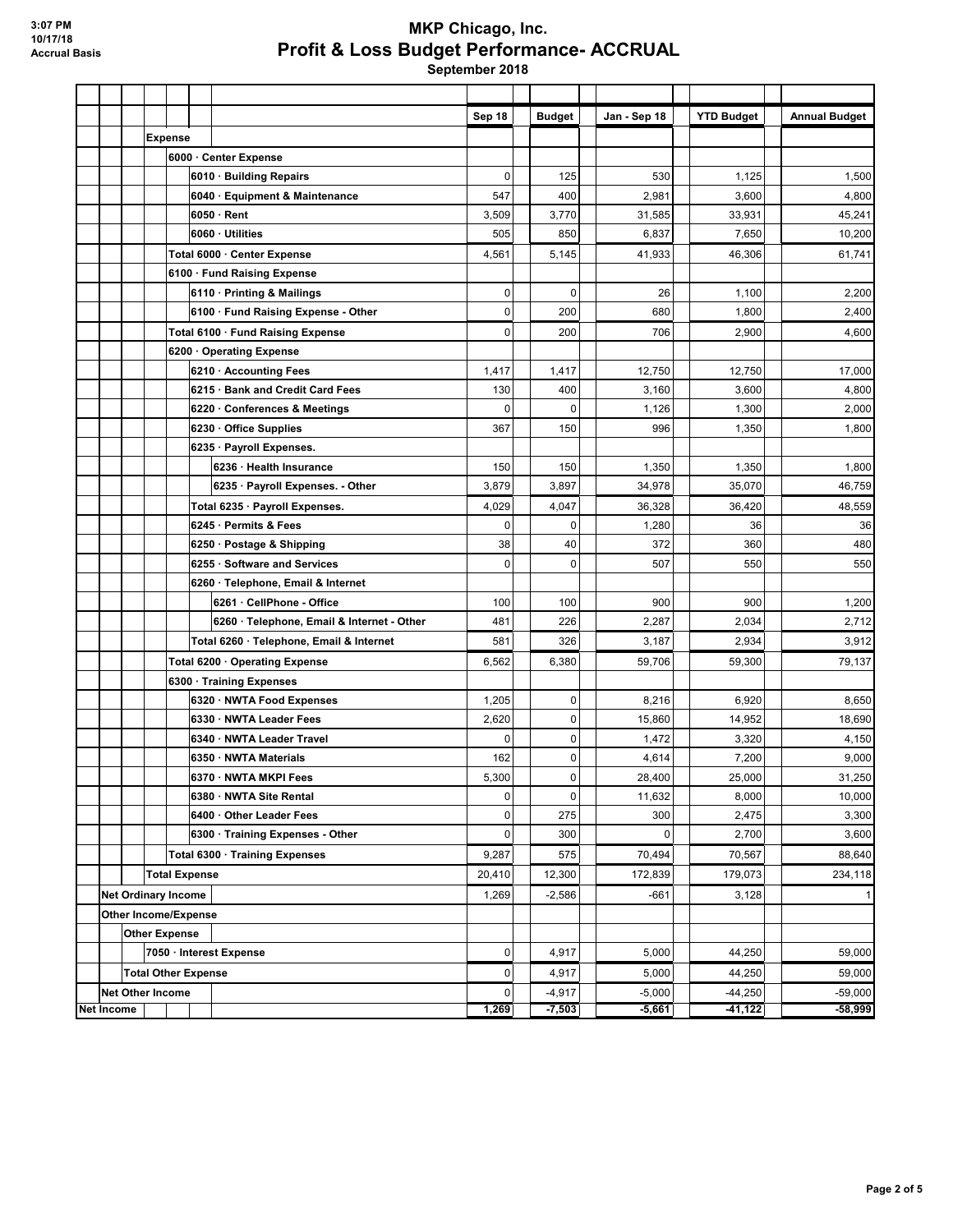# **MKP Chicago, Inc. Profit & Loss Budget- CASH**

|                                |                     |                     |                                 |                                  | Sep 18       |  | <b>Budget</b> | Jan - Sep 18 | <b>YTD Budget</b> | <b>Annual Budget</b> |
|--------------------------------|---------------------|---------------------|---------------------------------|----------------------------------|--------------|--|---------------|--------------|-------------------|----------------------|
| <b>Ordinary Income/Expense</b> |                     |                     |                                 |                                  |              |  |               |              |                   |                      |
|                                |                     | Income              |                                 |                                  |              |  |               |              |                   |                      |
|                                |                     |                     | 4100 · Center Rentals           |                                  |              |  |               |              |                   |                      |
|                                |                     |                     |                                 | 4120 · I-Group Rentals           | 1,595        |  | 2,000         | 16,425       | 18,000            | 24,000               |
|                                |                     |                     |                                 | 4130 · Other Rentals             | 2,160        |  | 1,000         | 11,842       | 9,000             | 12,000               |
|                                |                     |                     |                                 | Total 4100 · Center Rentals      | 3,755        |  | 3,000         | 28,267       | 27,000            | 36,000               |
|                                |                     |                     |                                 | 4200 · Contributions             |              |  |               |              |                   |                      |
|                                |                     |                     |                                 | 4210 General Donations           |              |  |               |              |                   |                      |
|                                |                     |                     |                                 | 4211 · MKP USA General Donations | 2,425        |  | 2,404         | 23,073       | 21,636            | 28,849               |
|                                |                     |                     |                                 | 4210 · General Donations - Other | 404          |  | 2,000         | 9,821        | 18,000            | 24,000               |
|                                |                     |                     |                                 | Total 4210 General Donations     | 2,829        |  | 4,404         | 32,894       | 39,636            | 52,849               |
|                                |                     |                     |                                 | Total 4200 · Contributions       | 2,829        |  | 4,404         | 32,894       | 39,636            | 52.849               |
|                                |                     |                     |                                 | 4300 · Training Revenue          |              |  |               |              |                   |                      |
|                                |                     |                     | 4310 · NWTA Tuition             |                                  |              |  |               |              |                   |                      |
|                                |                     |                     |                                 | 4311 · NWTA Staff Fees           | 2,022        |  | 0             | 18,465       | 17,500            | 21,875               |
|                                |                     |                     |                                 | 4310 · NWTA Tuition - Other      | 5,426        |  | $\mathbf 0$   | 78,051       | 83,400            | 104,250              |
|                                |                     |                     | Total 4310 · NWTA Tuition       |                                  | 7,448        |  | $\Omega$      | 96.516       | 100.900           | 126,125              |
|                                |                     |                     |                                 | 4320 · FIG/PIT                   | 1,134        |  | 1,225         | 3,810        | 4,900             | 6,125                |
|                                |                     |                     |                                 | 4330 · LT1                       | $\mathbf{0}$ |  | $\mathbf 0$   | 1,005        | $\overline{0}$    | $\mathbf 0$          |
|                                |                     |                     |                                 | 4340 LT2                         | 1,800        |  |               | 2,100        |                   |                      |
|                                |                     |                     |                                 | 4350 · P2S Refferal Fees         | 0            |  | 75            | 275          | 675               | 900                  |
|                                |                     |                     | 4300 · Training Revenue - Other |                                  | 0            |  | 1,000         | 975          | 9,000             | 12,000               |
|                                |                     |                     | Total 4300 · Training Revenue   |                                  | 10,382       |  | 2,300         | 104,681      | 115,475           | 145,150              |
|                                |                     |                     |                                 | 4400 · Interest Income           | 0            |  | 0             |              | 0                 | $\overline{0}$       |
|                                |                     |                     | 4500 · Other                    |                                  |              |  |               |              |                   |                      |
|                                |                     |                     |                                 | 4520 · Advertising Revenue       | $\mathbf 0$  |  | 10            | 150          | 90                | 120                  |
|                                |                     |                     | 4500 Other - Other              |                                  | $\mathbf 0$  |  |               | 30           |                   |                      |
|                                |                     |                     |                                 | Total 4500 · Other               | $\mathbf{0}$ |  | 10            | 180          | 90                | 120                  |
|                                |                     | <b>Total Income</b> |                                 |                                  | 16,966       |  | 9.714         | 166.023      | 182.201           | 234,119              |
|                                | <b>Gross Income</b> |                     |                                 |                                  | 16,966       |  | 9,714         | 166,023      | 182,201           | 234,119              |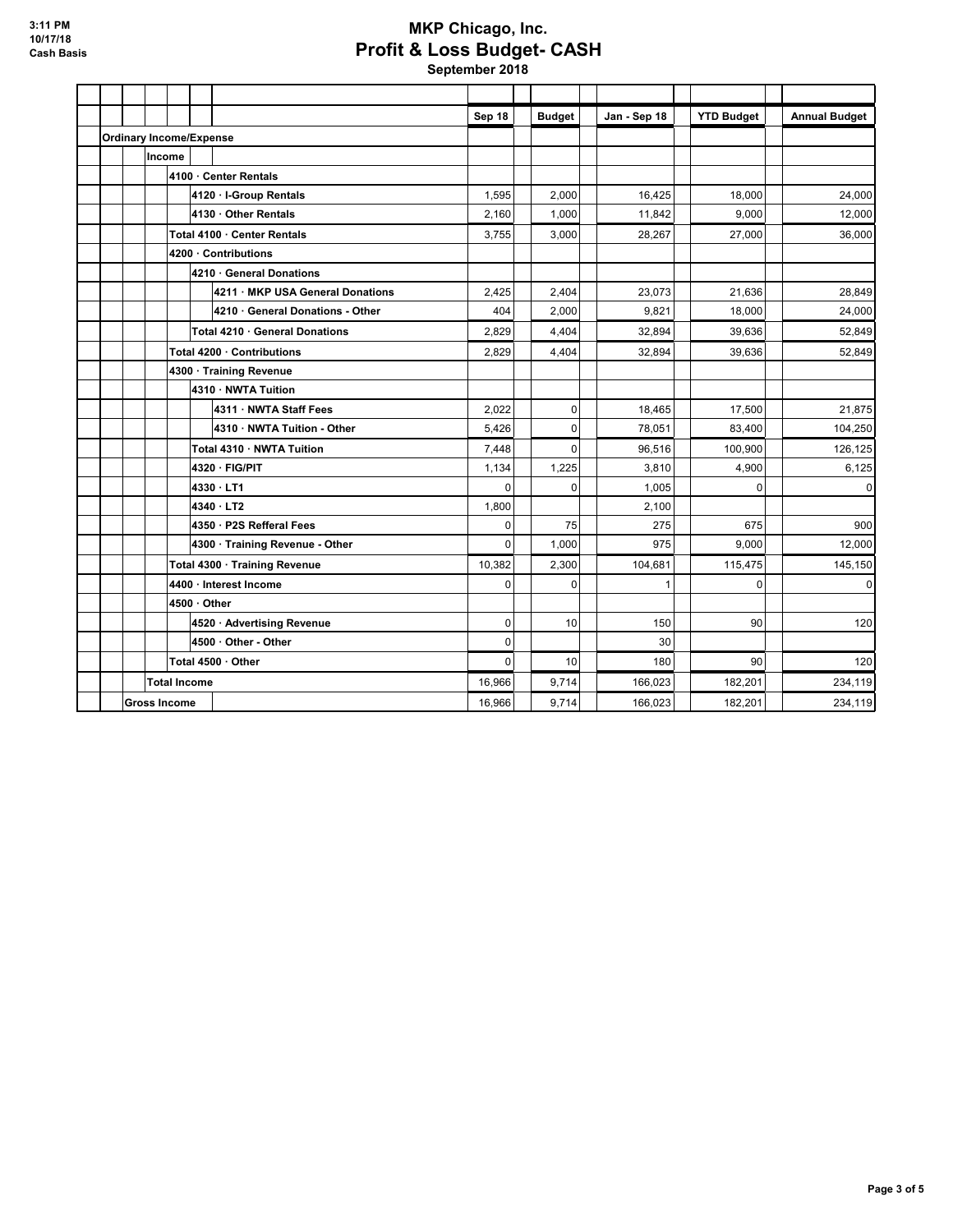# **MKP Chicago, Inc. Profit & Loss Budget- CASH**

|                   |                         |                             |                                            | Sep 18      | <b>Budget</b> | Jan - Sep 18 | <b>YTD Budget</b> | <b>Annual Budget</b> |
|-------------------|-------------------------|-----------------------------|--------------------------------------------|-------------|---------------|--------------|-------------------|----------------------|
|                   |                         | <b>Expense</b>              |                                            |             |               |              |                   |                      |
|                   |                         |                             | 6000 · Center Expense                      |             |               |              |                   |                      |
|                   |                         |                             | 6010 Building Repairs                      | 0           | 125           | 530          | 1,125             | 1,500                |
|                   |                         |                             | 6040 · Equipment & Maintenance             | 547         | 400           | 2,981        | 3,600             | 4,800                |
|                   |                         |                             | $6050 \cdot$ Rent                          | 3,509       | 3,770         | 31,585       | 33,931            | 45,241               |
|                   |                         |                             | 6060 · Utilities                           | 505         | 850           | 6,837        | 7,650             | 10,200               |
|                   |                         |                             | Total 6000 · Center Expense                | 4,561       | 5,145         | 41,933       | 46.306            | 61,741               |
|                   |                         |                             | 6100 · Fund Raising Expense                |             |               |              |                   |                      |
|                   |                         |                             | 6110 Printing & Mailings                   | 0           | $\mathbf 0$   | 26           | 1,100             | 2,200                |
|                   |                         |                             | 6100 · Fund Raising Expense - Other        | $\mathbf 0$ | 200           | 680          | 1,800             | 2,400                |
|                   |                         |                             | Total 6100 · Fund Raising Expense          | $\pmb{0}$   | 200           | 706          | 2,900             | 4,600                |
|                   |                         |                             | 6200 Operating Expense                     |             |               |              |                   |                      |
|                   |                         |                             | 6210 Accounting Fees                       | 1,417       | 1,417         | 12,750       | 12,750            | 17,000               |
|                   |                         |                             | 6215 · Bank and Credit Card Fees           | 130         | 400           | 3,160        | 3,600             | 4,800                |
|                   |                         |                             | 6220 · Conferences & Meetings              | 0           | 0             | 1,126        | 1,300             | 2,000                |
|                   |                         |                             | 6230 Office Supplies                       | 367         | 150           | 996          | 1,350             | 1,800                |
|                   |                         |                             | 6235 · Payroll Expenses.                   |             |               |              |                   |                      |
|                   |                         |                             | 6236 · Health Insurance                    | 150         | 150           | 1,350        | 1,350             | 1,800                |
|                   |                         |                             | 6235 · Payroll Expenses. - Other           | 3,879       | 3,897         | 34,978       | 35,070            | 46,759               |
|                   |                         |                             | Total 6235 · Payroll Expenses.             | 4,029       | 4,047         | 36,328       | 36,420            | 48,559               |
|                   |                         |                             | 6245 Permits & Fees                        | $\mathbf 0$ | $\mathbf 0$   | 1,280        | 36                | 36                   |
|                   |                         |                             | 6250 · Postage & Shipping                  | 38          | 40            | 372          | 360               | 480                  |
|                   |                         |                             | 6255 Software and Services                 | $\mathbf 0$ | 0             | 507          | 550               | 550                  |
|                   |                         |                             | 6260 · Telephone, Email & Internet         |             |               |              |                   |                      |
|                   |                         |                             | 6261 · CellPhone - Office                  | 100         | 100           | 900          | 900               | 1,200                |
|                   |                         |                             | 6260 · Telephone, Email & Internet - Other | 481         | 226           | 2,287        | 2,034             | 2,712                |
|                   |                         |                             | Total 6260 · Telephone, Email & Internet   | 581         | 326           | 3,187        | 2,934             | 3,912                |
|                   |                         |                             | Total 6200 · Operating Expense             | 6,562       | 6,380         | 59,706       | 59,300            | 79,137               |
|                   |                         |                             | 6300 · Training Expenses                   |             |               |              |                   |                      |
|                   |                         |                             | 6320 NWTA Food Expenses                    | 1,205       | $\mathbf 0$   | 8,216        | 6,920             | 8,650                |
|                   |                         |                             | 6330 · NWTA Leader Fees                    | 2,620       | $\mathbf 0$   | 15,860       | 14,952            | 18,690               |
|                   |                         |                             | 6340 · NWTA Leader Travel                  | 0           | $\mathbf 0$   | 1,472        | 3,320             | 4,150                |
|                   |                         |                             | 6350 NWTA Materials                        | 162         | 0             | 4,614        | 7,200             | 9,000                |
|                   |                         |                             | 6370 · NWTA MKPI Fees                      | 3,904       | $\mathbf 0$   | 26,179       | 25,000            | 31,250               |
|                   |                         |                             | 6380 · NWTA Site Rental                    | 5,000       | $\mathbf 0$   | 6,632        | 8,000             | 10,000               |
|                   |                         |                             | 6400 Other Leader Fees                     | 0           | 275           | 300          | 2,475             | 3,300                |
|                   |                         |                             | 6300 · Training Expenses - Other           | 0           | 300           | 0            | 2,700             | 3,600                |
|                   |                         |                             | Total 6300 · Training Expenses             | 12,891      | 575           | 63,273       | 70,567            | 88,640               |
|                   |                         | <b>Total Expense</b>        |                                            | 24,014      | 12,300        | 165,618      | 179,073           | 234,118              |
|                   |                         | <b>Net Ordinary Income</b>  |                                            | $-7,048$    | $-2,586$      | 405          | 3,128             | $\vert$              |
|                   |                         | <b>Other Income/Expense</b> |                                            |             |               |              |                   |                      |
|                   |                         | <b>Other Expense</b>        |                                            |             |               |              |                   |                      |
|                   |                         |                             | 7050 · Interest Expense                    | 0           | 4,917         | 5,000        | 44,250            | 59,000               |
|                   |                         | <b>Total Other Expense</b>  |                                            | 0           | 4,917         | 5,000        | 44,250            | 59,000               |
|                   | <b>Net Other Income</b> |                             |                                            | 0           | $-4,917$      | $-5,000$     | $-44,250$         | $-59,000$            |
| <b>Net Income</b> |                         |                             |                                            |             | $-7,503$      | $-4,595$     | $-41,122$         | $-58,999$            |